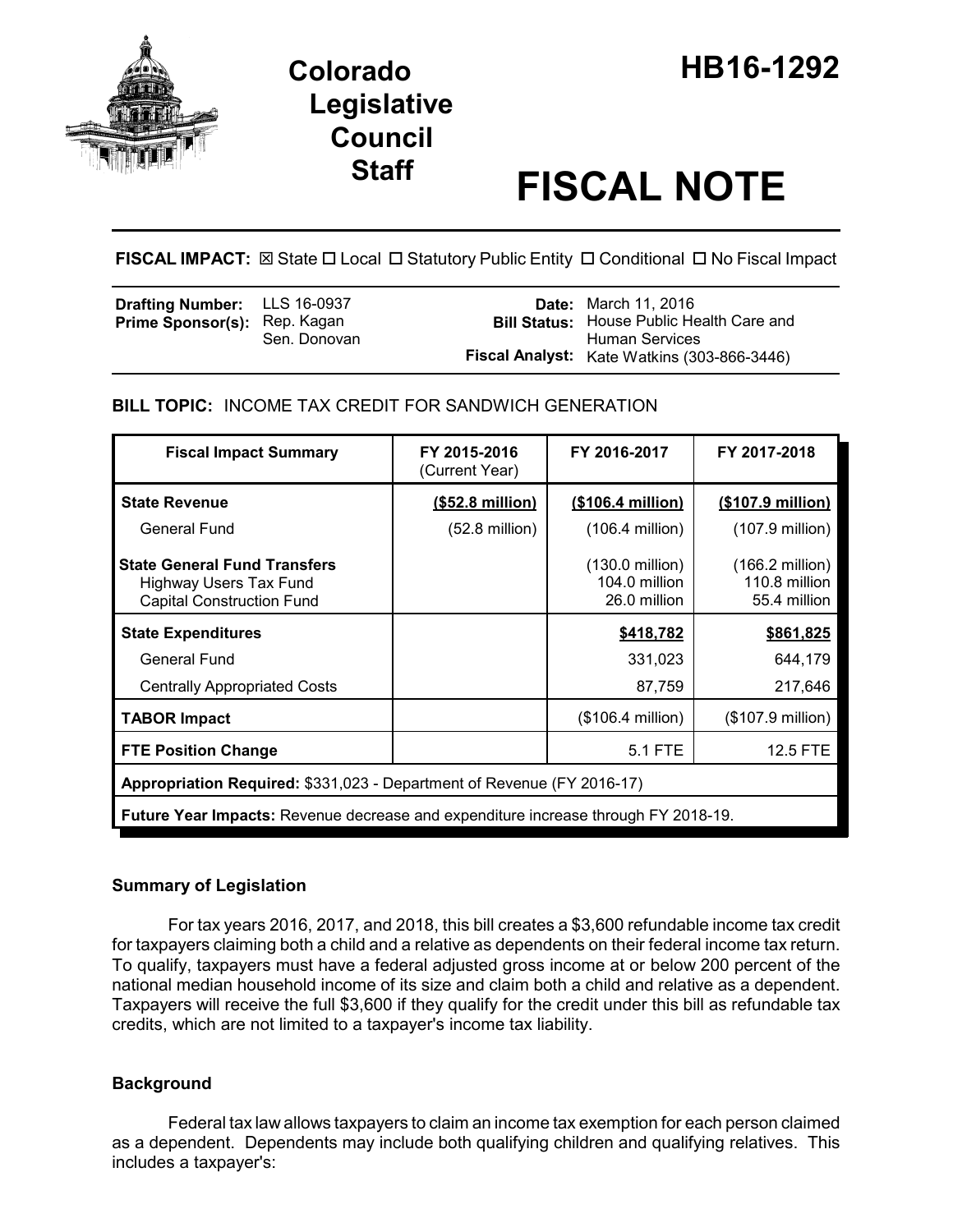March 11, 2016

- child, stepchild, foster child, or descendant (e.g., grandchild). This includes legally adopted children;
- brother, sister, half-brother, half-sister, stepbrother, or stepsister;
- father, mother, stepfather, stepmother, grandparent, or other direct ancestor, but not foster parent;
- sibling's child or half-sibling's child;
- parent's siblings; and
- son-in-law, daughter-in-law, father-in-law, mother-in-law, brother-in-law, or sister-in-law.

For tax year 2015, taxpayers may reduce their federal taxable income by \$4,000 per dependent. The exemption amount is reduced for taxpayers with a federal adjusted gross income in excess of \$258,250 for single filers and \$309,900 for joint filers.

*Qualifying median household income*. Table 1 summarizes U.S. median household income by household size for calendar year 2014. To qualify for the tax credit under this bill, a taxpayer must have a federal adjusted gross income of less than 200 percent of this amount based on his or her household size.

| Table 1. U.S. Median Household Income by Household Size |                |                  |  |
|---------------------------------------------------------|----------------|------------------|--|
| <b>Household Size</b>                                   | 2014 Estimate* | 200% of Estimate |  |
| All Households                                          | \$53,657       | \$107,314        |  |
| 1-Person                                                | 28,309         | 56,618           |  |
| 2-Person                                                | 60,689         | 121,378          |  |
| 3-Person                                                | 68,816         | 137,632          |  |
| 4-Person                                                | 79,784         | 159,568          |  |
| 5-Person                                                | 73,401         | 146,802          |  |
| 6-Person                                                | 69,137         | 138,274          |  |
| 7+ Person                                               | 71.957         | 143,914          |  |

*\*Source: U.S. Census Bureau, American Community Survey 1-year estimates.*

#### **State Revenue**

This bill is estimated to **reduce General Fund revenue by \$52.8 million in FY 2015-16 (half-year impact), \$106.4 million in FY 2016-17, \$107.9 million in FY 2017-18, and \$54.3 million in FY 2018-19 (half-year impact).**

*Data and assumptions.* Actual Colorado taxpayer data from the 2012 statistics of income was used to estimate the number of taxpayers eligible for the credit. The estimate was restricted to taxpayers who claimed both child and adult dependents and whose federal adjusted gross income was below the national median household income for the taxpayer's household size. Taxpayer household size was inferred based on the total number of dependents claimed in the 2012 statistics of income data.

The estimate of the number of eligible taxpayers was grown by the State Demography Office's statewide population growth projections to arrive at estimates for tax year 2016 and beyond. The projections of eligible taxpayers for 2016, 2017, and 2018 were then multiplied by the refundable credit amount of \$3,600 to arrive at a revenue estimate. These estimates are summarized in Table 2.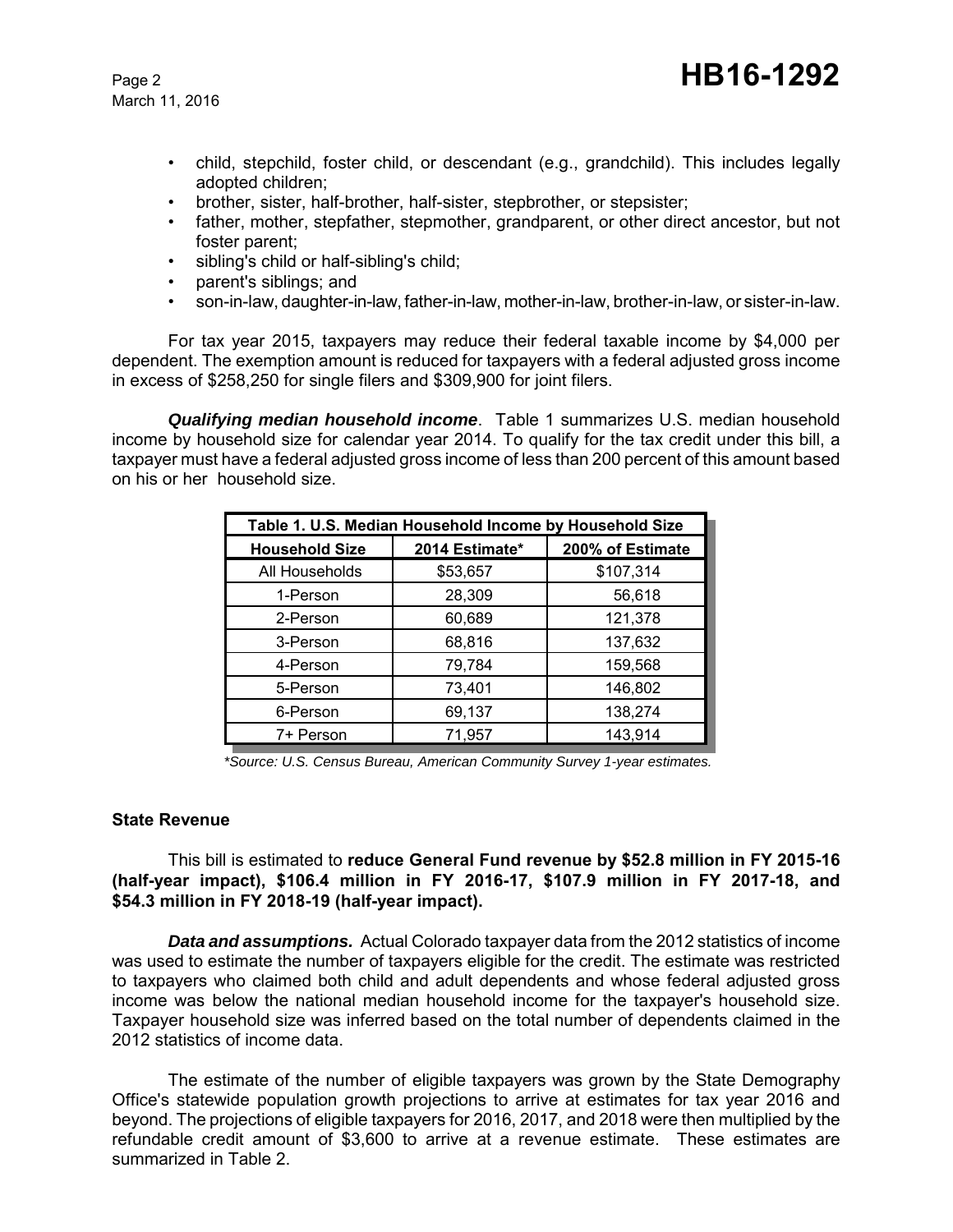March 11, 2016

| <b>Number Taxpayers</b><br><b>General Fund</b><br><b>Tax Year</b><br>(\$105.7 million)<br>2016<br>29.349 | Table 2. Taxpayer and Revenue Estimates for HB16-1292 |        |                   |  |
|----------------------------------------------------------------------------------------------------------|-------------------------------------------------------|--------|-------------------|--|
|                                                                                                          |                                                       |        |                   |  |
|                                                                                                          |                                                       |        |                   |  |
|                                                                                                          | 2017                                                  | 29.745 | $(107.1$ million) |  |
| $(108.6 \text{ million})$<br>2018<br>30.171                                                              |                                                       |        |                   |  |

*\* Revenue impacts are split across fiscal years. For example, the tax year 2016 impact is spread over FY 2015-16 and FY 2016-17.*

# **TABOR Impact**

This bill reduces state revenue to the General Fund, which will reduce the amount of money required to be refunded under TABOR. TABOR refunds are paid out of the General Fund. Table 3 shows the projected impact on the mechanisms used to refund the TABOR surplus in current law. Revenue is refunded in the year following the year in which it is collected. This bill is expected to reduce the TABOR surplus by \$106.4 million in FY 2016-17 and \$107.9 million in FY 2017-18, reducing the amount of revenue refunded through the Six Tier Sales Tax Refund by these amounts.

| Table 3. Impact of HB 16-1292 on Current Refund Mechanisms                                                       |                                                                 |                                                                 |  |
|------------------------------------------------------------------------------------------------------------------|-----------------------------------------------------------------|-----------------------------------------------------------------|--|
|                                                                                                                  | <b>FY 2016-17 Surplus</b><br>FY 2017-18 Refund<br>Tax Year 2017 | <b>FY 2017-18 Surplus</b><br>FY 2018-19 Refund<br>Tax Year 2018 |  |
| <b>Current Law</b><br>Revenue above the TABOR limit<br>Income Tax Rate Reduction<br>Sales Tax Refund             | \$191.6 million<br>191.6 million                                | \$384.0 million<br>232.9 million<br>151.3 million               |  |
| HB16-1045<br>Revenue above the TABOR limit<br>Income Tax Rate Reduction<br>Sales Tax Refund                      | 85.2 million<br>85.2 million                                    | 276.3 million<br>232.9 million<br>43.4 million                  |  |
| <b>Change from Current Law</b><br>Revenue above the TABOR limit<br>Income Tax Rate Reduction<br>Sales Tax Refund | $(106.4 \text{ million})$<br>(106.4 million)                    | (107.9 million)<br>(107.9 million)                              |  |

*Source: Legislative Council Staff December 2015 Forecast.*

#### **State Transfers**

Senate Bill 09-228 requires transfers to the Highway Users Tax Fund (HUTF) and the Capital Construction Fund (CCF) to occur each year through FY 2019-20. When the TABOR surplus is between 1.0 percent and 3.0 percent of General Fund revenue, the transfers are halved; when the TABOR surplus exceeds 3.0 percent the transfers are suspended. This bill will reduce the TABOR surplus in FY 2016-17 and FY 2017-18, thereby triggering the full transfer amounts to the HUTF and CCF in FY 2016-17 and the halved transfer amounts in FY 2017-18. Relative to current law, this will increase the transfers to the HUTF by \$104.0 million in FY 2016-17 and \$110.8 million in FY 2017-18, and will increase the transfers to the CCF by \$26.0 million in FY 2016-17 and \$55.4 million in FY 2017-18.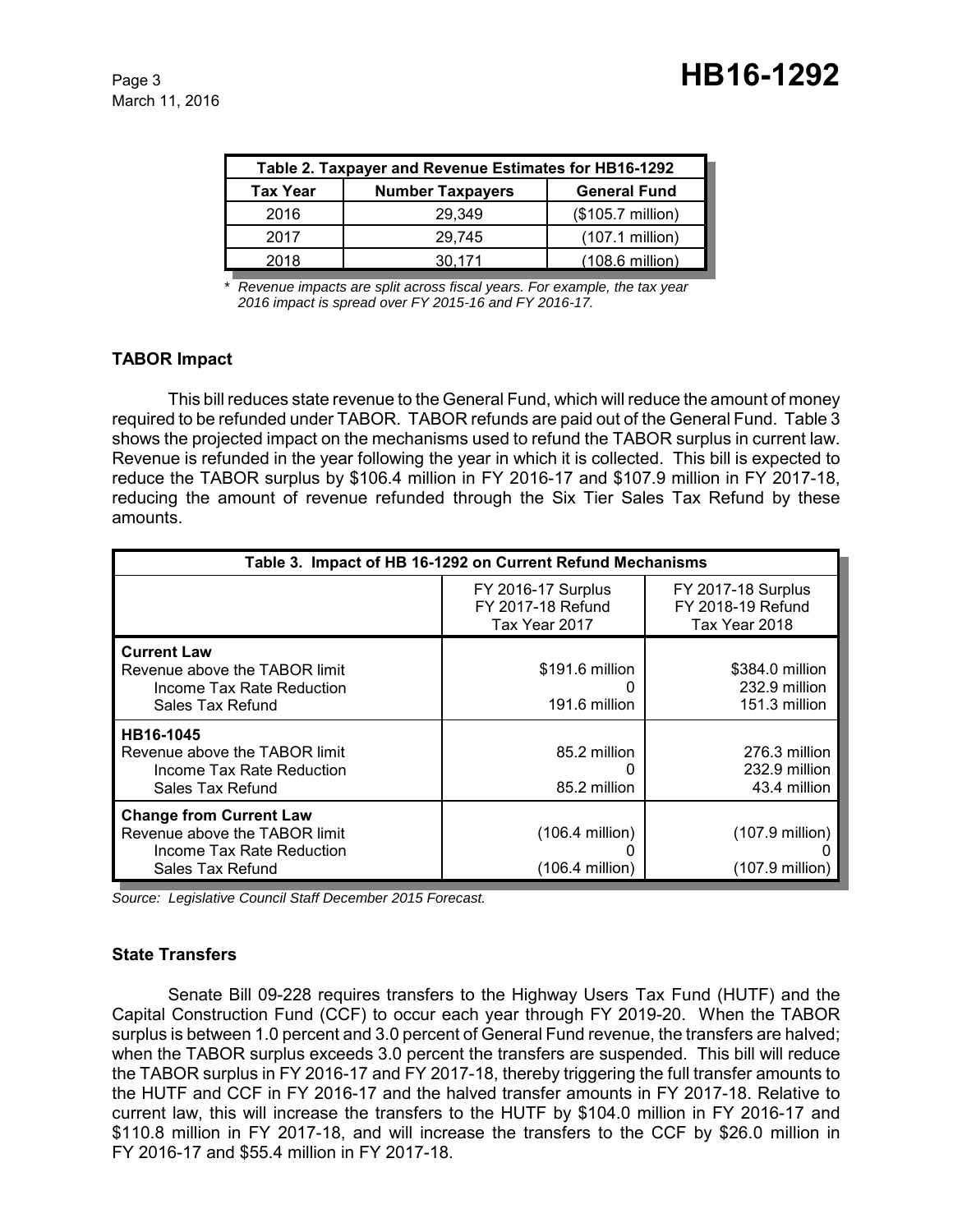#### **State Expenditures**

This bill will **increase state General Fund expenditures by \$418,782 and 5.1 FTE in FY 2016-17, and by \$861,825 and 12.5 FTE in FY 2017-18 and 2018-19 for the Department of Revenue.** Costs include personal services, operating expenses, programming, testing, and form change, and document management costs, as summarized in Table 4 and explained below.

| Table 4. Expenditures Under HB16-1292              |            |            |                 |
|----------------------------------------------------|------------|------------|-----------------|
| <b>Cost Components</b>                             | FY 2015-16 | FY 2016-17 | FY 2017-18      |
| <b>Personal Services</b>                           |            | \$226,767  | \$559,178       |
| FTE.                                               |            | 5.1 FTE    | <b>12.5 FTE</b> |
| <b>Operating Expenses and Capital Outlay Costs</b> |            | 28,360     | 49,499          |
| Programming, Testing and Form Change Costs         |            | 40,877     |                 |
| Document Management                                |            | 32,664     | 33,114          |
| <b>Printing and Mailing</b>                        |            | 2,355      | 2,388           |
| Centrally Appropriated Costs*                      |            | 87,759     | 217,646         |
| <b>TOTAL</b>                                       |            | \$418,782  | \$861,825       |

*\* Centrally appropriated costs are not included in the bill's appropriation.*

*Department of Revenue.* This bill requires changes to the Department of Revenue's GenTax software system. Changes are programmed by a contractor at a rate of \$200 per hour. The changes in this bill are expected to increase General Fund expenditures by \$32,000 representing 160 hours of programming. GenTax testing for this bill will require the expenditures for contract personnel totaling \$7,677, representing 160 hours of testing at a rate of \$24 per hour.

This fiscal note assumes a 100 percent review rate for all taxpayers claiming the credit based on a higher credit amount relative to other tax credits under existing law and a higher tendency toward fraud and improper payment with refundable tax credits. This will require 5.1 FTE in FY 2016-17 and 12.5 FTE in FY 2017-18 and 2018-19 to review, audit, respond to taxpayer protests and answer phone inquiries regarding the credit.

*Department of Personnel and Administration.* Scanning and imaging software will require modification to implement changes to the deduction. This will require \$1,200 for individual income tax form 104CR in FY 2016-17 reappropriated from the Department of Revenue to the document management line for the Department of Personnel and Administration. Review and auditing will also result in document management costs for an estimated 15 percent of filers totaling \$33,664 in FY 2016-17. This amount is expected to grow with the number of filers claiming the credit.

*Centrally appropriated costs.* Pursuant to a Joint Budget Committee policy, certain costs associated with this bill are addressed through the annual budget process and centrally appropriated in the Long Bill or supplemental appropriations bills, rather than in this bill. The centrally appropriated costs subject to this policy are estimated in the fiscal note for informational purposes and summarized in Table 5.